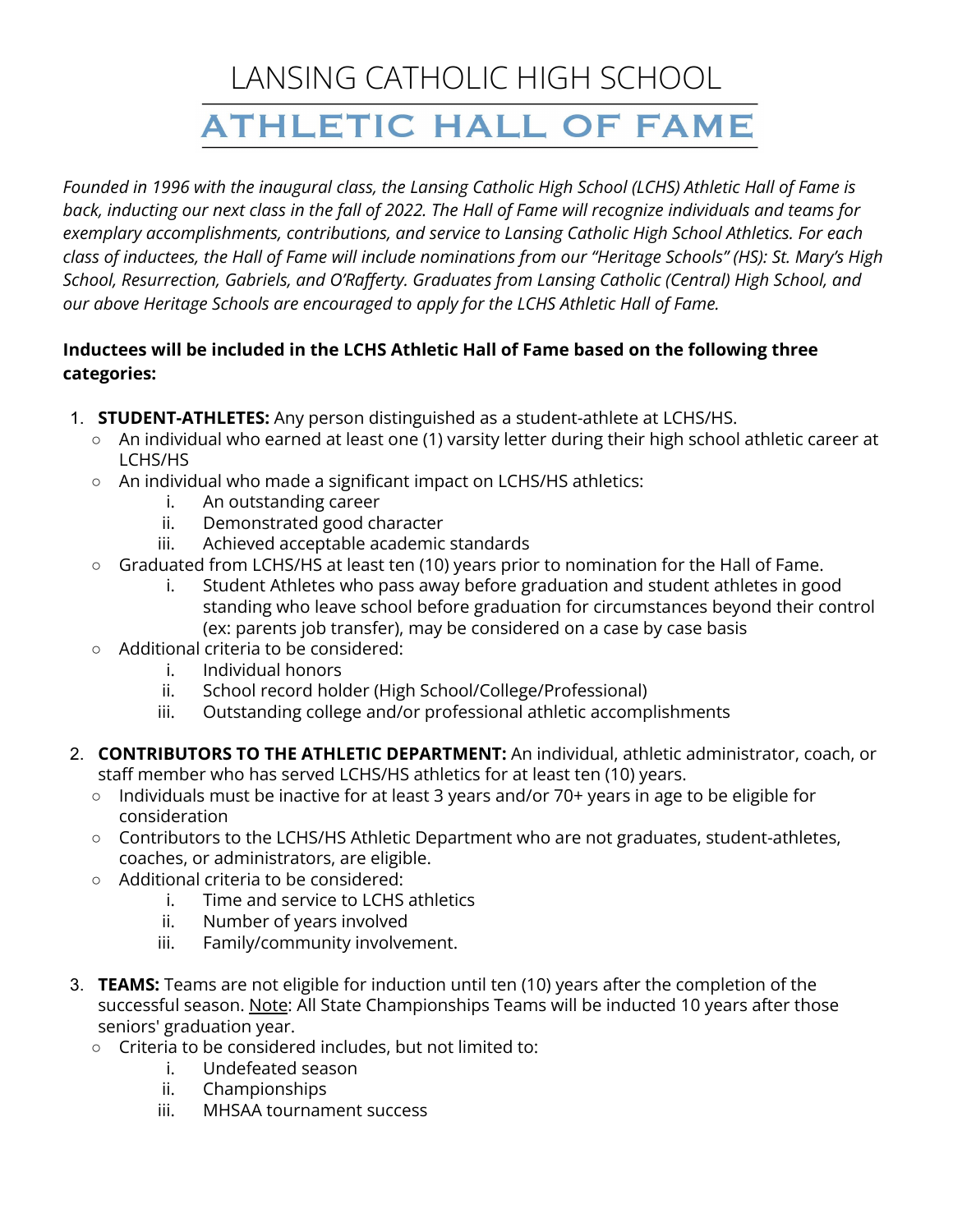# LANSING CATHOLIC HIGH SCHOOL

### ATHLETIC HALL OF FAME NOMINATION FORM

#### DUE BY: DECEMBER 31ST EVERY YEAR

### **NOMINEE INFORMATION**

Indicate Nomination Category (Check the appropriate category):

Student-Athlete  $\Box$ 

Athletic Department Contributor

Team

| Current Address:        |        |        |      |  |
|-------------------------|--------|--------|------|--|
| City:                   |        | State: | Zip: |  |
| Phone:                  | Email: |        |      |  |
| Current Occupation:     |        |        |      |  |
| <b>Graduation Year:</b> |        |        |      |  |

### **Criteria for Nomination**

Using the criteria listed above, please provide a description that qualifies this individual, or team, for induction:

List awards and honors earned while participating in athletics at LCHS:

Provide a brief biography:

Additional comments to support nomination: